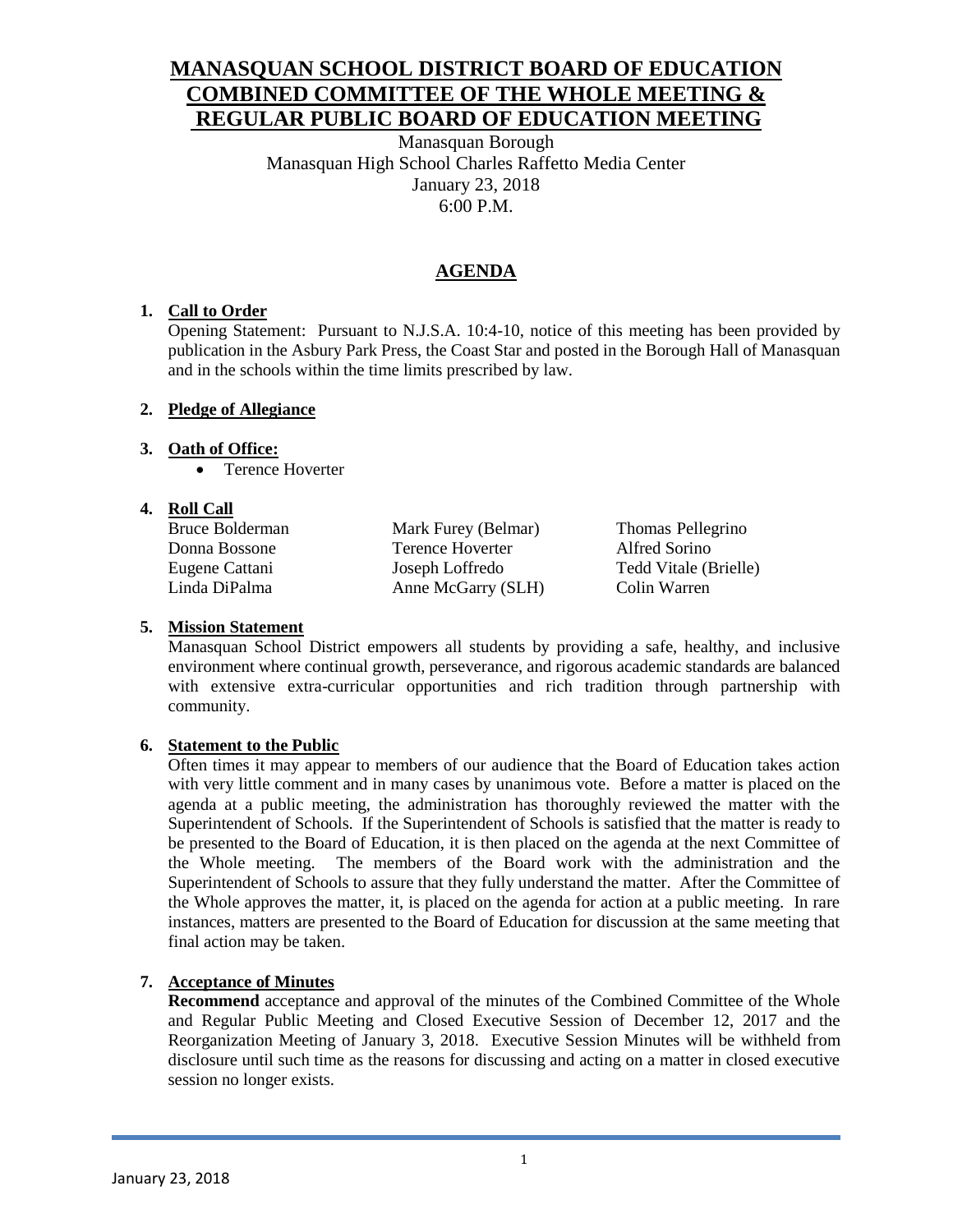- **8. Student Board Representative Report**
- **9. Presentations**
	- **High School Students of the Month for December– Norah Dolan, Senior – Devin Norton, Junior – Hayley Petrosini, Sophomore – Connor Walsh, Freshman**
	- **High School Teachers of the Month for December– Jason Bryant, James Fagen**
	- **Elementary School Student of the Month for December– Erin Driscoll**
	- **Elementary School Teacher of the Month for December– Carrie Eastmond**
	- **Elks Elementary School Student of the Month for December- Dorothy Loffredo**
	- **New Road Construction Project Update Presented by Robert Notley**

#### **10. Discussion Items January 23, 2018 Agenda**

- **Education, Curriculum & Technology- Agenda Items\***  o 2018-2019 School Year Calendar\*
- **Personnel– To be Discussed in Executive Session- Agenda Items\***
- **Policy- Agenda Items\***
- **Finance- Agenda Items\***
	- o 2018-2019 Budget Update
- **Buildings & Grounds/Facilities- Agenda Items\***
	- o Early January Snow Event
	- o Request from Monmouth County Planning Board
	- o Turf Field Update
	- o Alternate School Rebid Update

#### **11. Superintendent's Report & Information Items**

- **Enrollment Document A**
	- **Total Enrollment – 1,526**
		- o **High School – 940**
		- o **Elementary School – 586**
- **Attendance Comparison, Fire Drill Reports, Suspensions & Tardy Reports Document B**

#### **Fire Drill Reports**

- **High School:**
	- o **December 7th (Fire Drill)**
	- o **December 20th (Shelter in Place)**
- **Elementary School:**
	- o **December 13th (Lockdown)**
	- o **December 19th (Fire Drill)**
- **HIB Monthly Report Document C**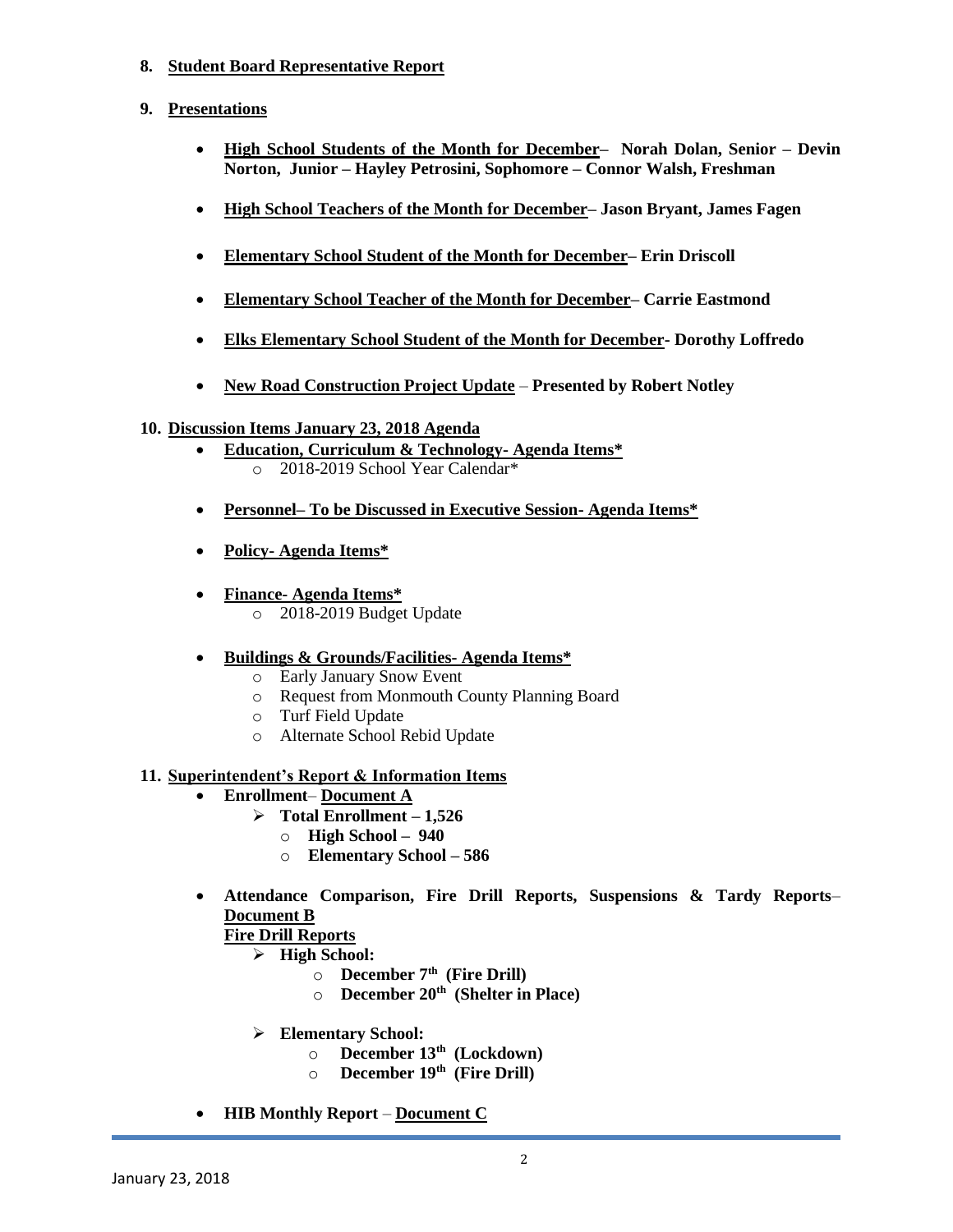- **High School:**
	- o **One Incident 1 Confirmed HIB**
- **Elementary School:**
	- o **No Report for the Month**
- **Report of the Director of Curriculum and Instruction**
- **Report of the Director of Technology and Human Resources**
- **Report of the Director of School Counseling Services**

**Recommend** approval and acceptance of the Superintendent's Report.

#### **12. Public Forum on Agenda Items**

Time may be allocated for public comment at this meeting. Each speaker may be allotted a limited time when recognized by the presiding officer. In the event it appears the public comment portion of the meeting may exceed 45 minutes, the presiding officer may limit each statement made by a participant to 3-5 minutes duration. Individuals wishing to address the Board shall be recognized by the presiding officer and shall give their names, addresses and the group, if any, that they represent. Although the Board encourages public participation, it reserves the right, through its presiding officer, to terminate remarks to and/or by any individual not keeping with the conduct of a proper and efficient meeting. During the public participation portions of this meeting, the Board will not respond to questions from the public involving employment, appointment, termination of employment, negotiations, terms and conditions of employment, evaluation of the performance of, promotion or disciplining of any specific or prospective or current employee. This public forum is limited to comment on items included in this agenda only.

## **MANASQUAN**

#### **General Items**

**13. Recommend** approval of the following student teacher placements for the Spring 2018 Semester, January 29, 2018 through May 11, 2018**:**

| • Julie Temple      | Georgian Court University | Elementary–Grade 4 (P. Kelly |
|---------------------|---------------------------|------------------------------|
|                     |                           | and T. Ames)                 |
| Jacqueline Coulahan | Georgian Court University | Elementary–Grade3(D. Romano  |
|                     |                           | and J. Woytowicz)            |

- **14. Recommend** approval of psychiatric evaluation for student # 232127 with Dr. Richard Worth at a rate of \$550.00 as part of the Child Study Team re-evaluation process.
- **15. Recommend** approval of the final Pay Application #4 from Premier Security & Electronics, Inc., for the Manasquan Elementary School Fire Alarm System Replacement, in the amount of \$28,813.88. (pending attorney review)
- **16. Recommend** approval of the following Request for Obsolete Equipment Disposal:
	- Classroom Supplies and Equipment **Document 1.**
- **17. Recommend** approval of Changed Order #1 Premier Security & Electronics, Inc. for the Manasquan Elementary School Fire Alarm System Project, as follows: Change Order #1 shall be a credit in the amount of \$22,322.00 for the unused allowance, as per **Document 2.**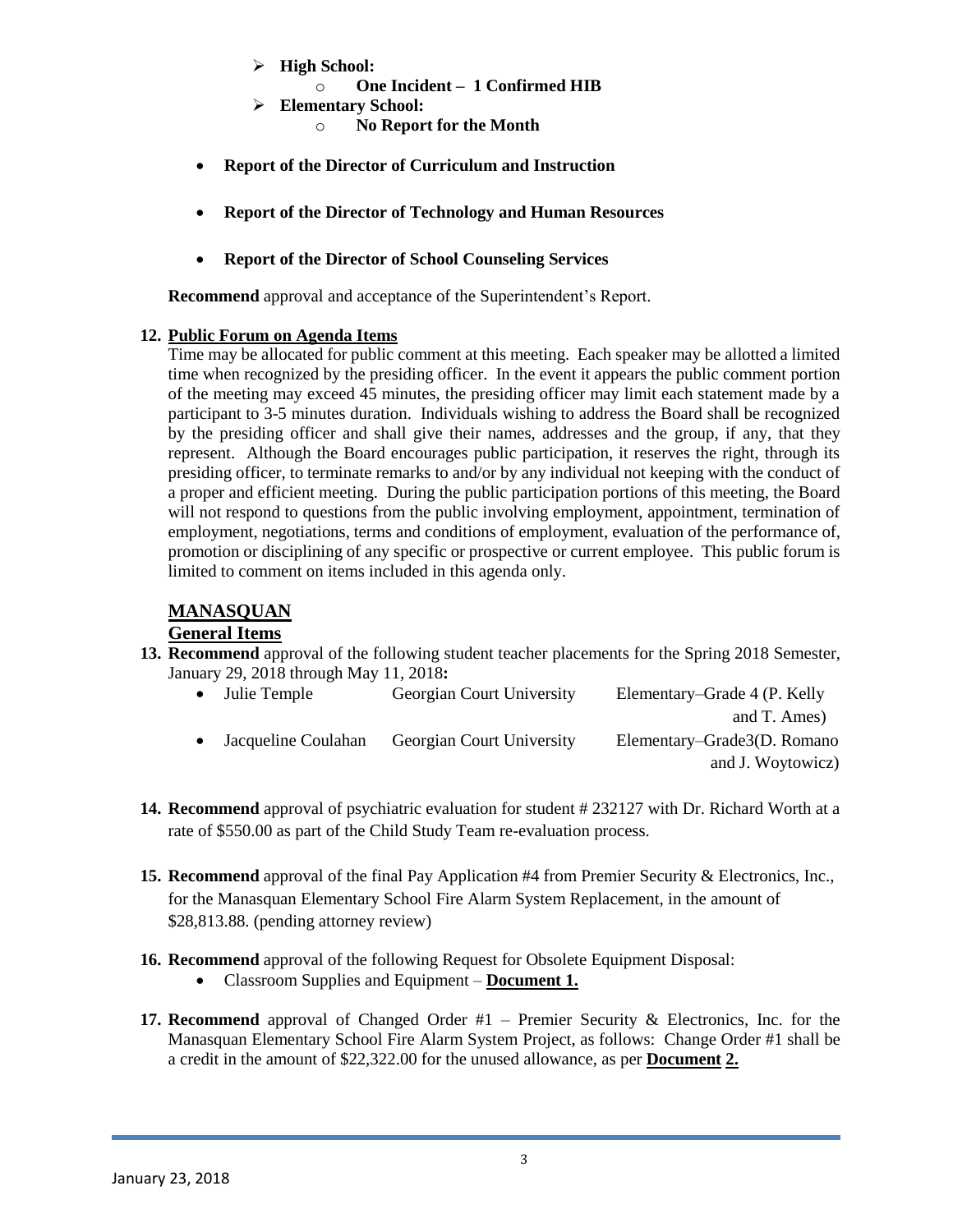18. Recommend approval of bilingual evaluations of student # 333641, Nilda Colazzo for a speech and language evaluation at a rate of \$575.00 and Monica Peter for a psychological evaluation at a rate of \$495.00 as part of a new referral to the Child Study Team.

# **Professional Days**

**19. Recommend** approval of the **attendance** of staff members at conferences/workshops indicated below:

| <b>Date</b>         | <b>Name</b>               | <b>Destination</b> | <b>Purpose</b>                                | Sub            | Cost                  |
|---------------------|---------------------------|--------------------|-----------------------------------------------|----------------|-----------------------|
|                     |                           | <b>Spring Lake</b> | <b>District Literacy</b>                      |                |                       |
| January 17, 2018    | Christin Walsh            | or Avon ES         | Collaboration                                 | No             | None                  |
|                     |                           | Spring Lake        | District Literacy                             |                |                       |
| January 24, 2018    | Christin Walsh            | or Avon ES         | Collaboration                                 | N <sub>o</sub> | None                  |
|                     | Jaimee                    | Spring Lake        | <b>District Literacy</b>                      |                |                       |
| January 10, 2018    | McMullen                  | or Avon ES         | Collaboration                                 | Yes            | None                  |
|                     |                           | Spring Lake        | District Literacy                             |                |                       |
| January 10, 2018    | Amelia Gliddon            | or Avon ES         | Collaboration                                 | Yes            | None                  |
|                     | Lauren                    | <b>Spring Lake</b> | <b>District Literacy</b>                      |                |                       |
| January 17, 2018    | Maslihan                  | or Avon ES         | Collaboration                                 | Yes            | None                  |
|                     | Kindle                    | <b>Spring Lake</b> | <b>District Literacy</b>                      |                |                       |
| January 10, 2018    | Kuriscak                  | or Avon ES         | Collaboration                                 | N <sub>0</sub> | None                  |
|                     |                           | Spring Lake        | <b>District Literacy</b>                      |                |                       |
| January 24, 2018    | Cynthia Kirk              | or Avon ES         | Collaboration                                 | Yes            | None                  |
|                     |                           | Spring Lake        | <b>District Literacy</b>                      |                |                       |
| January 17, 2018    | <b>Lauren Buss</b>        | or Avon ES         | Collaboration                                 | Yes            | None                  |
|                     | Alyse                     | Spring Lake        | <b>District Literacy</b>                      |                |                       |
| January 24, 2018    | Leybovich                 | or Avon ES         | Collaboration                                 | Yes            | None                  |
|                     |                           | Spring Lake        | <b>District Literacy</b>                      |                |                       |
| January 17, 2018    | Michele Sayre             | or Avon ES         | Collaboration                                 | Yes            | None                  |
|                     |                           | Spring Lake        | District Literacy                             |                |                       |
| January 24, 2018    | Sandra Jo Hill            | or Avon ES         | Collaboration                                 | Yes            | None                  |
|                     |                           | <b>Spring Lake</b> | District Literacy                             |                |                       |
| January 10, 2018    | Brianna Snel              | or Avon ES         | Collaboration                                 | Yes            | None                  |
|                     |                           | Spring Lake        | <b>District Literacy</b>                      |                |                       |
| January 10, 2018    | <b>Annette Hurley</b>     | or Avon ES         | Collaboration                                 | No             | None                  |
|                     | Cheryl                    | Spring Lake        | District Literacy                             |                |                       |
| January 17, 2018    | Femenella                 | or Avon ES         | Collaboration                                 | Yes            | None                  |
|                     |                           | Spring Lake        | District Literacy                             |                |                       |
| January 17, 2018    | Catherine Taft            | or Avon ES         | Collaboration                                 | Yes            | None                  |
|                     |                           |                    | <b>Medical Emergency</b>                      |                |                       |
| January 25, 2018    | Gina Melillo              | Freehold           | Training                                      | Yes            | Registration-\$295    |
|                     |                           |                    | Orton Gillingham                              |                |                       |
| January 22-26, 2018 | Sheri Bruns               | Eatontown          | Training                                      | Yes            | None                  |
|                     | Teresa                    |                    | <b>NAEA National</b>                          |                |                       |
| March 21-25, 2018   | Trumpbour                 | Seattle            | Convention                                    | Yes            | None                  |
|                     |                           |                    |                                               |                | Tolls-\$6.50          |
|                     |                           |                    |                                               |                | Parking-\$10.00       |
|                     | Andrea                    |                    |                                               |                | Meals-\$10.49         |
| January 16, 2018    | Trischitta                | Newark             | Litigation                                    | Yes            | Mileage - \$34.84     |
| May 31, 2018        |                           | <b>New</b>         |                                               |                | Mileage-\$11.47       |
| June 1, 2018        | <b>Christine Rice</b>     | Brunswick          | <b>NJTESOL</b><br>$\overline{\text{MC3}}$ ESL | Yes            | Registration-\$279.00 |
|                     |                           |                    |                                               |                |                       |
| February 9, 2018    | <b>Christine Rice</b>     | Wall               | Articulation<br>Mental Health                 | Yes            | None                  |
| January 26-29, 2018 |                           | Long Branch        | Training                                      |                |                       |
|                     | Amy Young<br>Alissa Boyne |                    |                                               | No             | None                  |
|                     | Nicole                    |                    | <b>PLC Sending District</b>                   |                |                       |
| February 7, 2018    | DeStefano                 | <b>Brielle</b>     | Meeting                                       | N <sub>0</sub> | Mileage - \$.99       |
|                     |                           |                    |                                               |                |                       |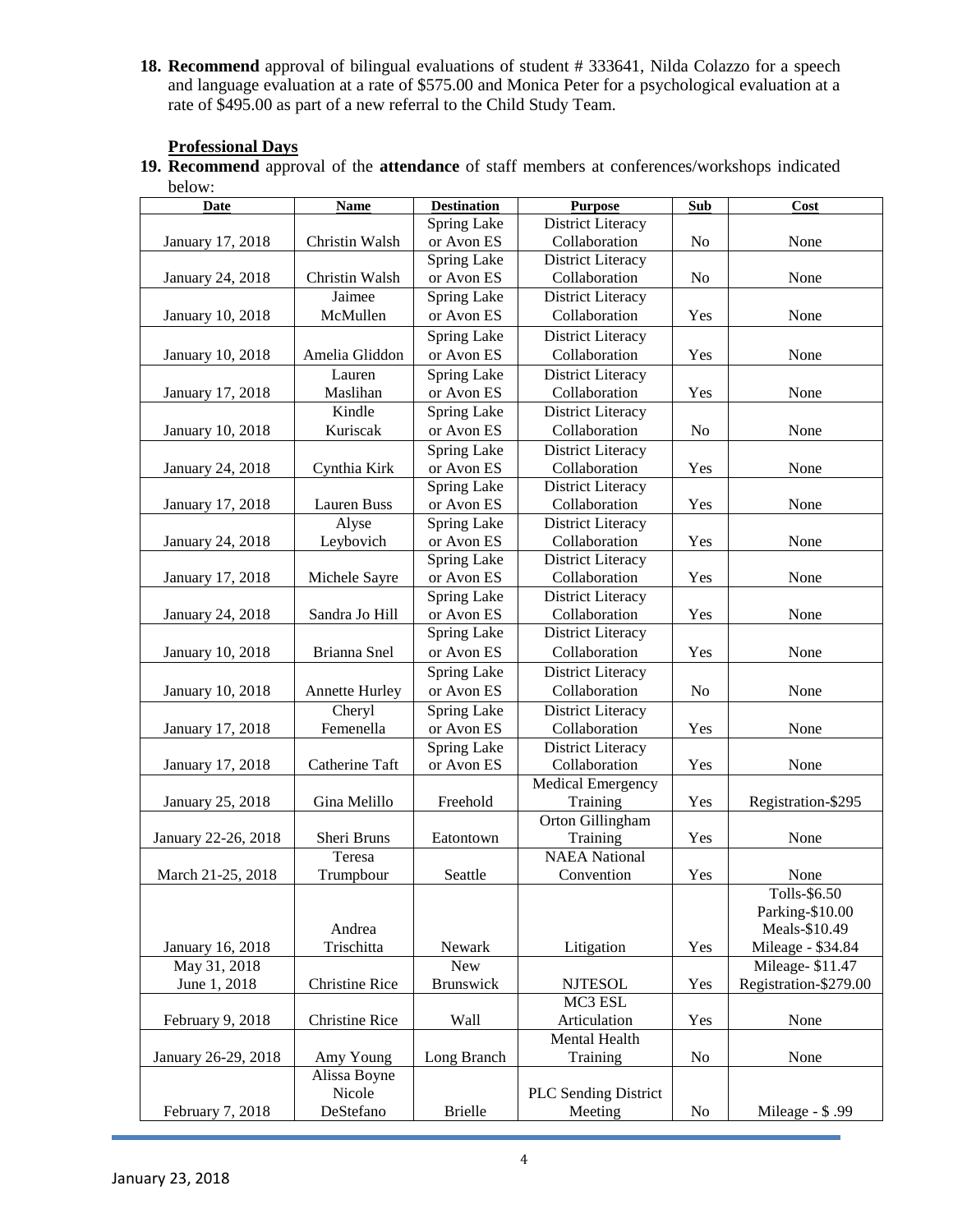|                  | Alissa Boyne  |             |                             |                |                       |
|------------------|---------------|-------------|-----------------------------|----------------|-----------------------|
|                  | Nicole        | Spring Lake | <b>PLC Sending District</b> |                |                       |
| May 3, 2018      | DeStefano     | Heights     | Meeting                     | N <sub>0</sub> | Mileage $- $1.30$     |
| June 2018        |               |             | <b>Wilson Training</b>      |                |                       |
| Date-TBD         | Valerie Vayas | Freehold    | Workshop                    | Yes            | Registration-\$345.00 |
|                  |               |             | Visualizing and             |                |                       |
|                  | Nicole        |             | Verbalizing                 |                | Mileage-\$51.33       |
| March 22-23,2018 | DeStefano     | Plainsboro  | Workshop                    | No             | Registration-\$749.00 |

# **Student Action**

**Field Trips**

**20. Recommend** approval of the field trips listed below:

| <b>Date</b>        | <b>Name</b>           | <b>Subject</b> | <b>Destination</b> | <b>Purpose</b>         | <b>Sub</b> | <b>Other</b><br><b>Board</b><br>Costs | Other<br><b>Fund</b> |
|--------------------|-----------------------|----------------|--------------------|------------------------|------------|---------------------------------------|----------------------|
|                    |                       |                | Allentown          |                        |            |                                       |                      |
|                    | Eric Clark            | Band and       | Symphony           |                        |            | Bus-                                  | Student              |
| June 1, 2018       | Marie Lauffer         | Chorus         | Dorney Park        | <b>Music Festival</b>  | $Yes-8$    | \$340.00                              | Funds                |
|                    | Alyse Leybovich       |                |                    | Experience             |            |                                       |                      |
|                    | 3 Teachers (TBD)      |                | Algonquin          | Theater                |            |                                       | Student              |
| May 22, 2018       | 3 Paras (TBD)         | Kindergarten   | Theater            | Production             | No         | None                                  | Funds                |
|                    |                       |                | Manasquan          |                        |            |                                       |                      |
| January 2018 (TBD) |                       |                | Town               |                        |            |                                       |                      |
| May 2018 (TBD)     | <b>Christine Rice</b> | ESL            | Locations          | <b>Explore Town</b>    | No         | None                                  | None                 |
|                    |                       |                | <b>Brielle</b>     |                        |            | Bus-                                  |                      |
| February 21, 2018  |                       |                | Elementary         | Sending District       |            | \$295.00 per                          |                      |
| February 27, 2018  | Eric Clark            | Music-Band     | School             | <b>Band Rehearsals</b> | Yes        | date                                  | None                 |

# **Placement of Students on Home Instruction**

**21. Recommend** that the following student(s) be placed on home instruction, as requested by Guidance or the Child Study Team and approved by the school physician: **None at this time**

# **Placement of Students Out of District**

**22. Recommend** approval of the revised External Placement list that reflects both transportation and tuition costs for the 2017-2018 school year, as per **Document 3**.

# **Financials**

**23. Recommend acceptance** of the following **Elementary School Central Funds Report** for the month ending **December 31, 2017 as per Document 4.**

# **MANASQUAN/SENDING DISTRICTS**

# **General Items**

**24. Secretary's Report/Financials**

**Recommend acceptance** of the following **Financial Reports**, **High School Central Funds Report, Purchase Orders and Payment** and **Confirmation of Bills (Current Expense) and (Capital Expense).**

The Business Administrator/Board Secretary certifies that as of **DECEMBER 31, 2017** no budgetary appropriations account has obligations and payments, which in total exceed the amount appropriated by the Board of Education of the Borough of Manasquan.

**Be it Resolved;** that the amount of district taxes, excluding debt services requirements, needed to meet the obligations of this Board for the next eight weeks is **\$2,449,781.00** and that Manasquan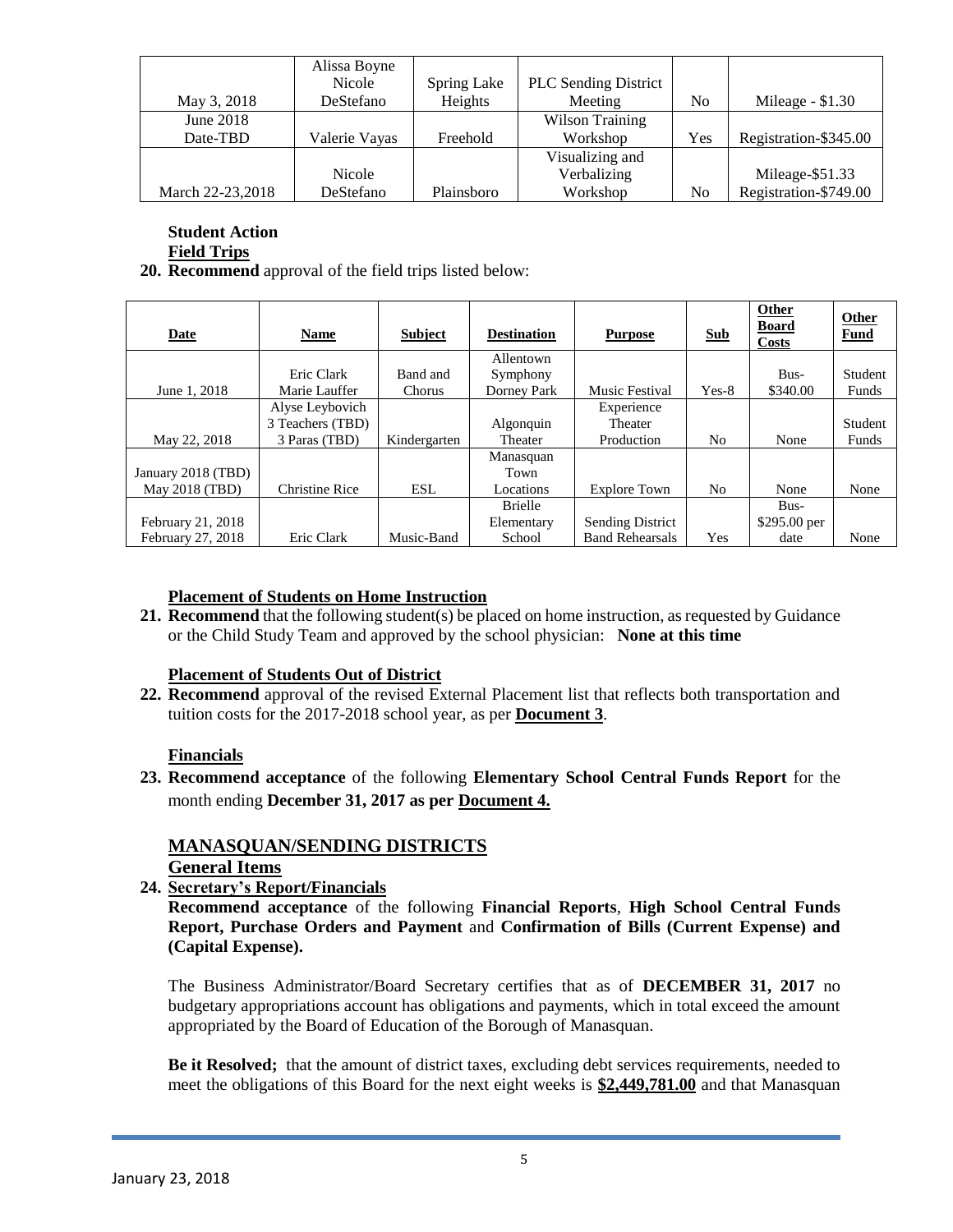Borough Council is hereby requested to place in the hands of the Treasurer of School Moneys that amount within the 30 days in accordance with the statutes relating thereto.

**Be It Resolved:** Pursuant to N.J.A.C. 6A:23A-16.10 (c)3 the Board of Education of the Borough of Manasquan accepts the **Business Administrator/Board Secretary's** certification as of **DECEMBER 31, 2017** that no budgetary appropriations account has obligations and payments, which in total exceed the amount appropriated by the borough of Manasquan Board of Education.

**Recommend acceptance** of the **Secretary's Financial & Investment Report** and the **Treasurer's Report**, for the month ending **DECEMBER 31, 2017** per **Document D**. (The Treasurer of School Moneys Report for the month of **DECEMBER 2017** is on file in the Business Office and is in balance with the Secretary's Report).

Pursuant to N.J.A.C. 6A:23A-16.10(c)4, we the members of the Board of Education of the Borough of Manasquan, County of Monmouth, after having reviewed the Report of the Secretary and upon consultation with the appropriate officials, certify that as of **DECEMBER 31, 2017** it is to the best of our knowledge that no major account fund has been expanded and that sufficient funds are available to meet the district's financial obligations for the remainder of the fiscal year, and that the Board of Education further approves the transfers made with line item accounts of the current expense portion of the **2017-2018 budgets** for **DECEMBER and JANUARY** as recommended by the Superintendent of Schools, as per **Document D.**

**Purchase Orders** for the month of **JANUARY 2018** be approved**,** as per **Document E.**

Recommend **acceptance** of the **Cafeteria Report** – **Document F.**

**(C) Be it Resolved:** that the **Bills (Current Expense)** in the amount of **\$1,187,058.52** for the month of **JANUARY, 2018** be approved. Record of checks **(#41634** through **#41709**), and distributions are on file in the Business Office.

**Be it Resolved:** that the **Bills (Capital Expense)** in the amount of **\$11,547.90** for the month of **JANUARY, 2018** be approved. Record of checks **(#1126** through **#1130),** and distributions are on file in the Business Office.

Confirmation of **Bills (Current Expense)** for **DECEMBER, 2017** at **\$1,484,465.21** and checks **(#441471** through **#41633)** and **(Capital Expense)** for **DECEMBER, 2017** at **\$5,010.48** and checks **(#1114 through #1125).**

**Recommend acceptance** of the following **High School Central Funds Report** for the month ending **DECEMBER 31, 2017 as per Document G.**

- **25. Recommend** approval of the resolution opposing the Department of Agriculture's proposal to eliminate a procurement model (Cost Reimbursement) for Food Services Management services, as per **Document H.** Retaining this model provides the district most flexibility.
- **26. Recommend** approval of placement of student # 2334 in the TEACH program effective upon admission. Placement is funded through the NJ Dept. of Children and Families.
- **27. Recommend** approval of the **2018-2019 School Year Calendar** as per **Document I.**
- **28. Recommend** approval of the following Request for Obsolete Equipment Disposal:
	- Weight Room Equipment **Document J**(1)
	- Band Room Material **Document J**(2)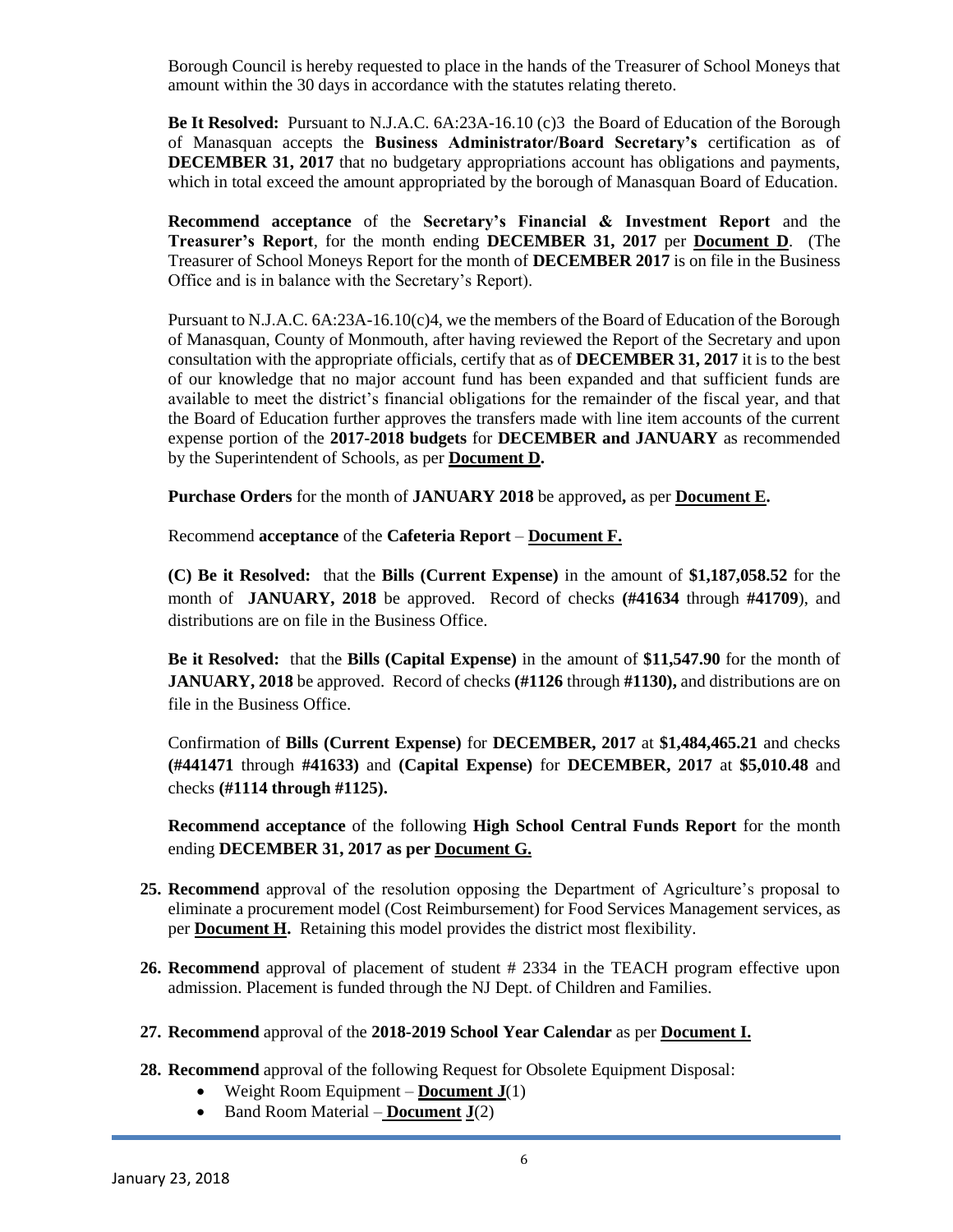- **29. Recommend** approval of the contract with Steve Barkley in the amount of \$2,500 which is the Manasquan School District's portion of the \$5,000 contract fee. The remaining \$2,500 is the responsibility of the Brick Township School District.
- **30. Recommend** approval of the Memorandum of Agreement with Brookdale Community College for Manasquan School District to implement the Manasquan High School Early College Program for the 2018-2019 school year. (pending board attorney review)
- **31. Recommend** approval of the following Pay Application:
	- Kappa Construction Corp. Pay Application #4 \$371,763.00 (pending attorney review)
- **32. Recommend** approval of the following Change Order #2, from Kappa Construction Corp.
	- Increase in the amount of \$40,175.52, as per **Document K.**
- **33. Recommend** approval of Colleen Reilly, an Occupational Therapy assistant student at Thomas Jefferson University, to complete her first Level II (full 8 week placement-300 hours from April 2, 2018 to May 25, 2018 under the supervision of Jill Wells, district OT.
- **34. Recommend** approval of the re-submission of the 2017-2018 ESEA Grant (formerly NCLB Grant) application on January 11, 2018 with amendments to Title IA, Title II, and Title IV.
- **35. Recommend** approval of the Superintendent's 2017-2018 Quantitative Merit Goal focused on grade-level appropriate computer science lessons based on code.org curriculum.
- **36. Recommend** approval of the agreement between Hani J. Khella, M.D. and the Manasquan School District to provide medical review officer services to support the voluntary random drug testing "BE PROUD" program at the Manasquan High School**,** as per **Document L.** (pending attorney review)
- **37. Recommend** approval of the following job descriptions, as per **Document M:**
	- Director of Technology and Human Resources
	- Director of School Counseling Services
	- Director of Curriculum and Instruction
- **38. Recommend** approval of the submission of the following grant applications:
	- Steelcase Active Learning Center Grant
	- American Honda Foundations Education Grant
- **39. Recommend** approval of the following mileage reimbursement for the 2017-2018 school year:

| Name           | <b>Purpose</b>          | Rate           | Not to exceed |
|----------------|-------------------------|----------------|---------------|
|                | <b>Regular District</b> |                |               |
| Matthew Hudson | <b>Business</b>         | .31 cents/mile | \$300.00      |

## **Professional Days**

**40. Recommend** approval of the **attendance** of staff members at conferences/workshops indicated below:

| Date             | Name           | <b>Destination</b> | Purpose              | Sub | Cost              |
|------------------|----------------|--------------------|----------------------|-----|-------------------|
|                  |                |                    | <b>FSMC Contract</b> |     |                   |
| February 6, 2018 | Lvnn Coates    | Hamilton           | Training             | No  | Mileage - \$22.32 |
|                  |                |                    | <b>FSMC</b> Contract |     |                   |
| February 6, 2018 | Sandra Freeman | Hamilton           | Training             | No  | Mileage - \$22.32 |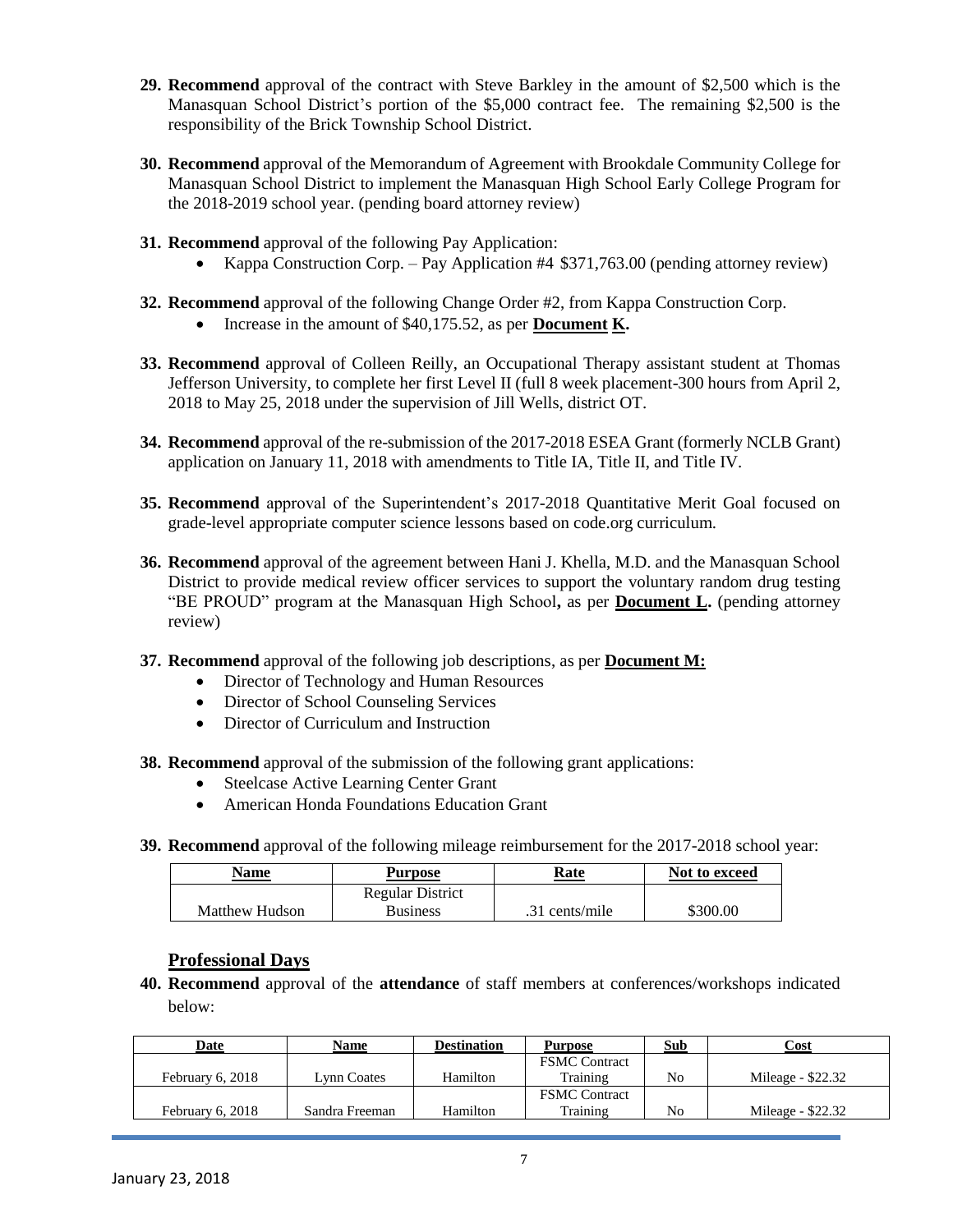|                   |                    |                      | Music of Vietnam         |                | Mileage-\$14.13         |
|-------------------|--------------------|----------------------|--------------------------|----------------|-------------------------|
| February 8, 2018  | James Fagen        | Holmdel              | Era                      | N <sub>o</sub> | Registration-\$25.00    |
|                   |                    | <b>Brookdale</b>     |                          |                |                         |
| January 4, 2018   | Sharon Keller-     | Community            |                          |                |                         |
| January 12, 2018  | Kaas               | College              | <b>Adjunct Training</b>  | Yes            | None                    |
|                   | <b>Jesse Place</b> |                      | <b>NJDOE PARCC</b>       |                |                         |
| March 6, 2018     | Lesley Kenney      | Monroe               | Training                 | No             | Mileage-\$19.10         |
| May 31, 2018      |                    |                      | <b>NJ TESOL</b>          |                |                         |
| June 1, 2018      | Nancy Knitter      | New Brunswick        | Conference               | Yes            | Registration-\$279.00   |
| February 9, 2018  | Nancy Knitter      | Wall                 | Articulation             | Yes            | None                    |
|                   |                    |                      |                          |                | Mileage-\$45.45         |
|                   |                    |                      | <b>Athletic Director</b> |                | Registration-\$375.00   |
| March 13-16, 2018 | Peter Cahill       | <b>Atlantic City</b> | Convention               | No             | Hotel-\$273.00          |
|                   |                    |                      | <b>Future Ready</b>      |                |                         |
|                   |                    |                      | Schools                  |                |                         |
| January 16, 2018  | Amy Edwards        | Trenton              | Leadership Task          | Yes            | None                    |
|                   |                    |                      | <b>Student Records</b>   |                |                         |
|                   |                    |                      | and Public               |                |                         |
|                   |                    |                      | Records                  |                | Mileage-\$19.22         |
| February 8, 2018  | <b>Jesse Place</b> | Monroe               | Workshop                 | No             | Registration-\$75.00    |
|                   |                    |                      | Community                |                |                         |
|                   |                    | Hamilton             | <b>Grant Program</b>     |                |                         |
| January 31, 2018  | Justin Roach       | Township             | Meeting                  | No             | None                    |
|                   |                    |                      | IEP/Special              |                |                         |
|                   | Margaret Polak     |                      | Education                |                | Mileage-\$9.61 for each |
| February 9, 2018  | 2 CST Staff (TBD)  | <b>Tinton Falls</b>  | Training                 | No             | person                  |
|                   |                    |                      | East Asia                |                |                         |
| March 9, 2018     | Dennis Van Pelt    | Princeton            | Program                  | Yes            | Mileage-\$15.59         |
|                   |                    |                      | <b>Italian Teaching</b>  |                |                         |
| January 27, 2018  | Rosa Russo         | Webinar              | Strategies               | Yes            | Registration-\$25.00    |
|                   |                    |                      | <b>College Access</b>    |                |                         |
|                   |                    |                      | and Affordability        |                |                         |
| January 24, 2018  | Lesley Kenney      | Piscataway           | Workshop                 | No             | Mileage-\$19.84         |
|                   |                    |                      | Communications           |                |                         |
| February 22, 2018 | Barbara Kerensky   | Trenton              | Workshop                 | No             | None                    |
|                   |                    |                      | Strategic                |                |                         |
|                   |                    |                      | Planning                 |                |                         |
| March 21, 2018    | Barbara Kerensky   | Trenton              | Workshop                 | No             | None                    |
|                   |                    |                      | Equity in                |                |                         |
| April 18, 2018    | Barbara Kerensky   | Trenton              | Education                | No             | None                    |
|                   |                    |                      | <b>NJHCN</b> Grant       |                |                         |
| January 31, 2018  | Claire Kozic       | Hamilton             | Program                  | Yes            | Mileage - \$18.66       |

# **Student Action**

**Field Trips**

**41. Recommend** approval of the field trips listed below:

| <b>Date</b>      | <u>Name</u>      | <b>Subject</b> | <b>Destination</b> | <b>Purpose</b>         | <b>Sub</b> | <b>Other</b><br><b>Board</b><br>Costs | <b>Other</b><br><b>Fund</b> |
|------------------|------------------|----------------|--------------------|------------------------|------------|---------------------------------------|-----------------------------|
|                  | Claire Kozic     |                | NJ Sharing         |                        |            |                                       |                             |
|                  | Eric Wasnesky    | Academy of     | Network            | Organ and              |            |                                       |                             |
| March/April 2018 | Kevin Hyland     | Health         | Campus – New       | <b>Tissue Donation</b> |            | $Bus -$                               |                             |
| $(Date - TBD)$   | Nurse, if needed | Careers        | Providence         | Process                | $Yes - 3$  | \$300.00                              | None                        |

## **Placement of Students on Home Instruction**

**42. Recommend** that the following student(s) be placed on home instruction, as requested by Guidance or the Child Study Team and approved by the school physician:

| #182416 | Grade 12 | $\sim$ | January 8, 2018 - February 8, 2018 (Medical)     |
|---------|----------|--------|--------------------------------------------------|
| #182560 | Grade 11 |        | <b>January 3, 2018 - March 1, 2018 (Medical)</b> |